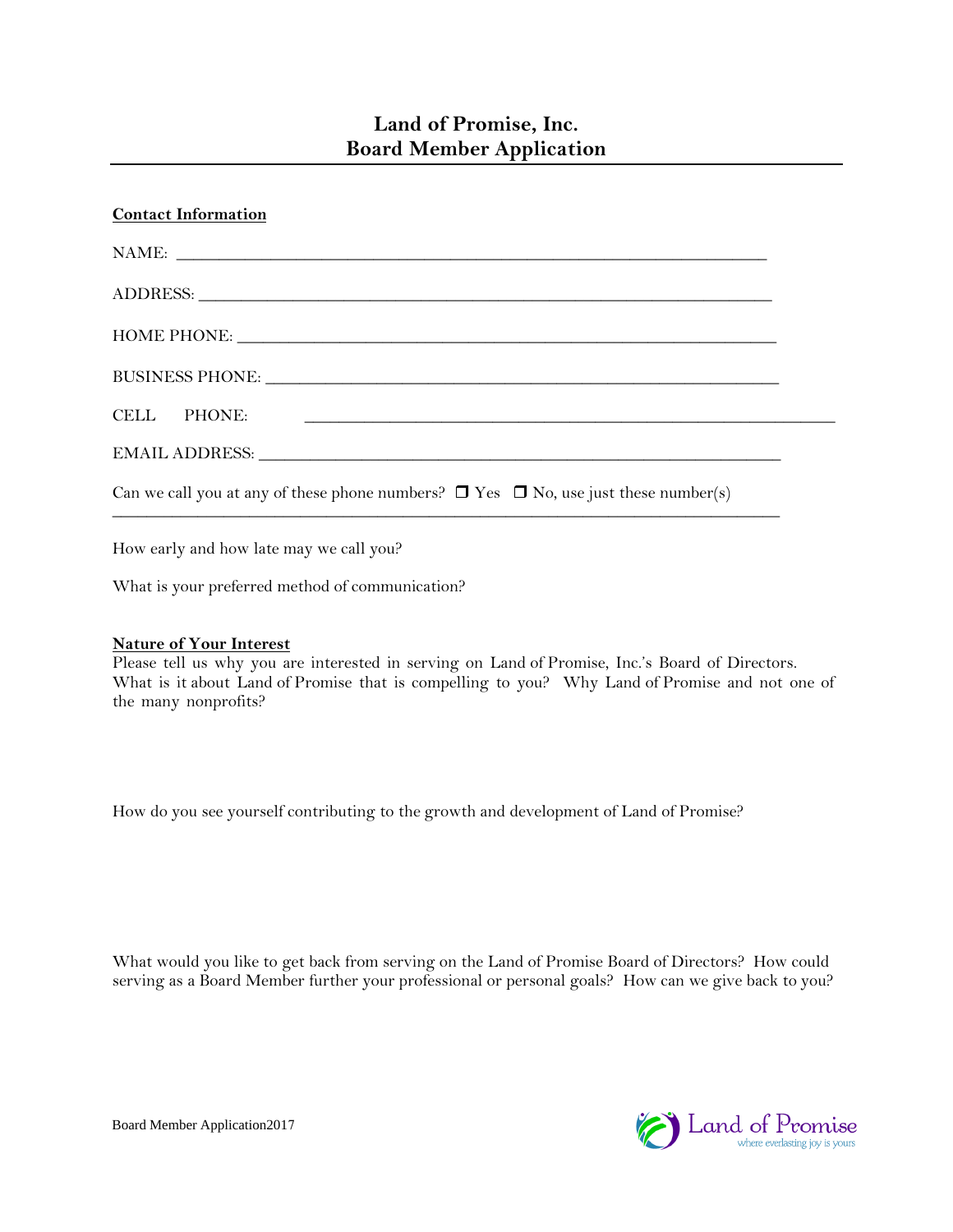The support and partnership of a committed Board is essential to the health and sustainability of any nonprofit organization. From our experience, Land of Promise's Board of Directors spends an average of 8 to 12 hours per month on Board work in support of sustaining and growing the organization. At times, circumstances might create the need for greater support from the board. Is this a time commitment you would feel comfortable making? Are there any commitments in your professional or personal life that might make it difficult for you to fully participate on the Board?

Which areas of Board work are of most interest to you?

| Board Development and Recruiting |
|----------------------------------|
| <b>Business Development</b>      |
| Communications/Public Relations  |
| Events Planning                  |
| Finance and Fiscal Management    |
| Fundraising                      |
| Human Resources                  |
| Legal                            |
| Marketing                        |
| Organizational Development       |
| Program Development              |
| Program Evaluation               |
| Technology                       |
| Strategic Planning               |
| Volunteer Recruitment            |
| Other (please describe)          |

What type of contacts, if any, do you feel that you could make on behalf of Land of Promise? These may be contacts to pro bono services, potential donors, strategic collaborations, etc. You do not have to list specific names or organizations, just general categories of individuals (i.e. partners at law firms, other nonprofit executive directors, members of family foundation boards, politicians).

Land of Promise's Board of Directors has a Give Policy of a minimum of \$500.00. Is this a commitment you feel comfortable making?

 $\Box$  Yes  $\Box$  No  $\Box$  Not Sure, need more details